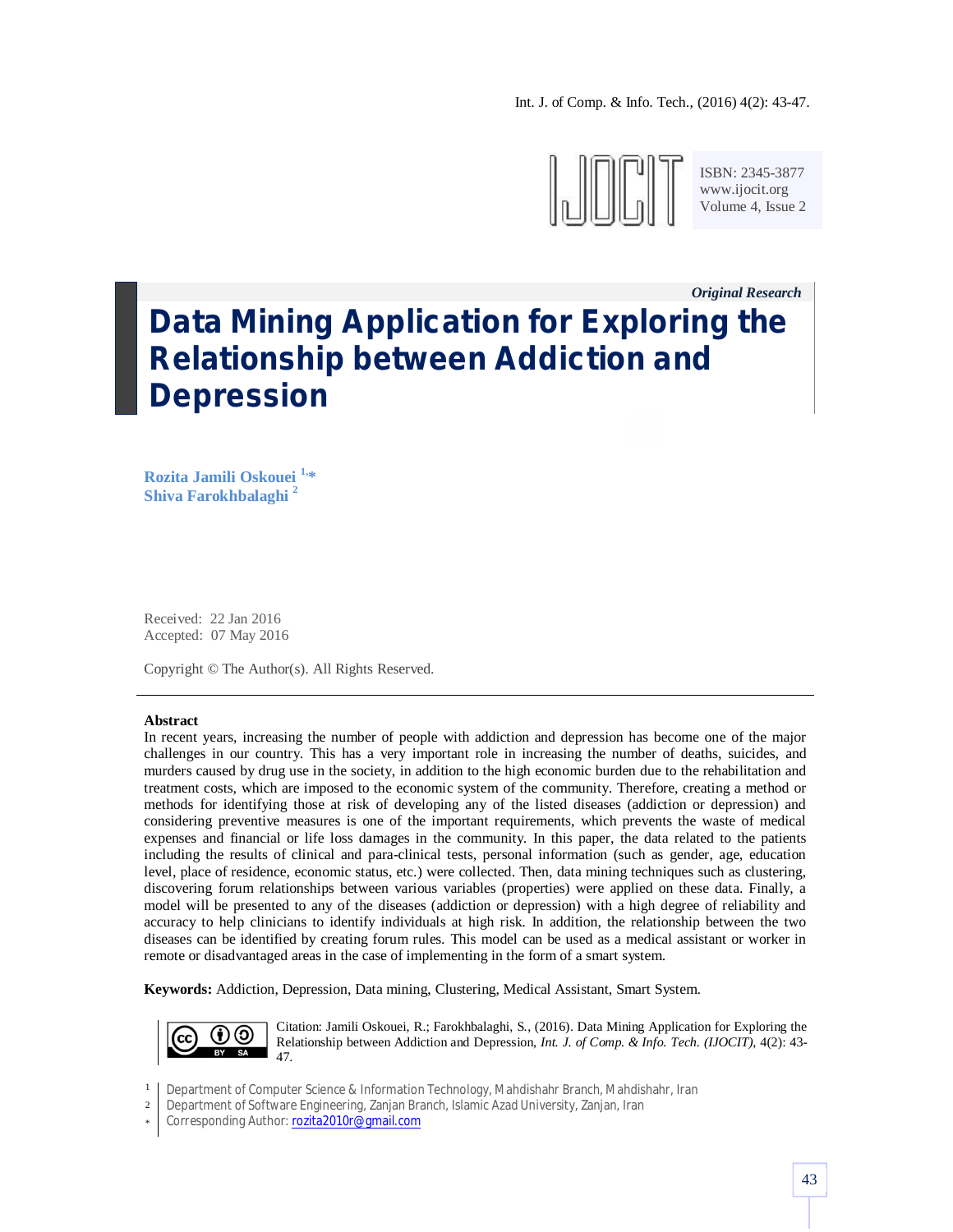# **1. Introduction**

Addiction and depression has already become a serious problem for the country that annually killed a large number of people, especially young people. In addition, it imposes a heavy financial and economic burden (due to costs for the treatment or rehabilitation of patients) to the community. Hence, it is recommended that researchers from different fields seek solutions to help fixing the problem.

In the field of medical and health, prevention is always emphasized rather than treatment because the cost of treating patients is high. Thus, it will be very noticeable if a model to be created to identify people at risk before the disease (addiction/depression) that intelligently can be able to predict the possibility of affecting and providing optimal strategies for prevention (prophylaxis) of them.

Exploration of reality through data mining techniques can provide an opportunity for diagnosis diseases and providing an optimal solution for the treatment, necessary cares to avoid risk factors for various diseases, investigation in the field of public health and disease control etc.

There are unknown aspects to identify the main cause of people's willingness to drugs and depression. In addition, there is no detailed and proprietary study about the infection rates of depressed people to drugs based on gender, age and place of residence and other applicable factors, as well as about which of the two females or males are more vulnerable in terms of affecting the two diseases? Whether some factors such as dietary habits, family economic status, geographical location, etc. are involved in people's vulnerability? And whether any smart system (smart mode) can be designed to help diagnosing the disease at an early stage or identify individuals susceptible to getting the disease? Therefore, there is no reliable answer for them.

In this paper, we investigate the causes of addiction and the factors affecting it, as well as analyzing various factors such as age, gender, family background, social status of the family, financial condition, results of blood tests, etc. In the next step, we create models using data mining and classification techniques. Finally, we compare their efficiency and accuracy and then, we select and introduce the most stringent model. The purpose is presenting a model to help diagnosing risked individual (at the risk for depressive illness) that can provide necessary cares for these people and prevent them to be affected. Finally, we will create

relationships between factors affecting in the development of addiction or depression using techniques for discovering forum rules.

This paper is organized in six sections. The Second section includes related work about data mining applications in depression and addiction. The third section describes data collection and preprocessing steps. The fourth section includes data analysis processes. The fifth section shows evaluation results of our discovered patterns. The sixth section concludes of this paper and discusses about future work.

# **2. Related Works**

In this section, we will evaluate the data mining applications in the diagnosis and treatment of depression. Then we will examine the role of data mining to predict a person's risk of addiction, discovering addicts and depressed people in the early stages of development and then we will choose the best treatment for depressed addicts.

Some researchers have used fuzzy algorithms and neural networks for early detection of depression disease [1]. Based on the results of their experiments, about 92% of all discovered forum rules are unreliable or unused. However, the obtained algorithm could be used with high reliability for detecting the possibility of depression and detecting the depression developing.

Other researchers have conducted other studies to predict the relationship between brain tumors and depression [2]. Several regression models were tested with 37% of the variance in the prediction of depression in people with brain cancer. Other researchers used ontology and Bayesian networks to create a framework to help diagnosing depression [3]. In addition, some studies have been done in order to use current data in social networks for the diagnosis of depression [4]. The results show that applying performed activities by users on social networks can be a way to identify people with depression. In this way, the people who are most active in these networks are less depressed. In addition, students' activities in social networks to explore their behavior pattern and using these patterns to discover their abnormal behaviors were observed and analyzed through data mining techniques [5]. Other studies have shown that investigating female behavior pattern in social networks can give us a model that can be used to predict postpartum depression [6].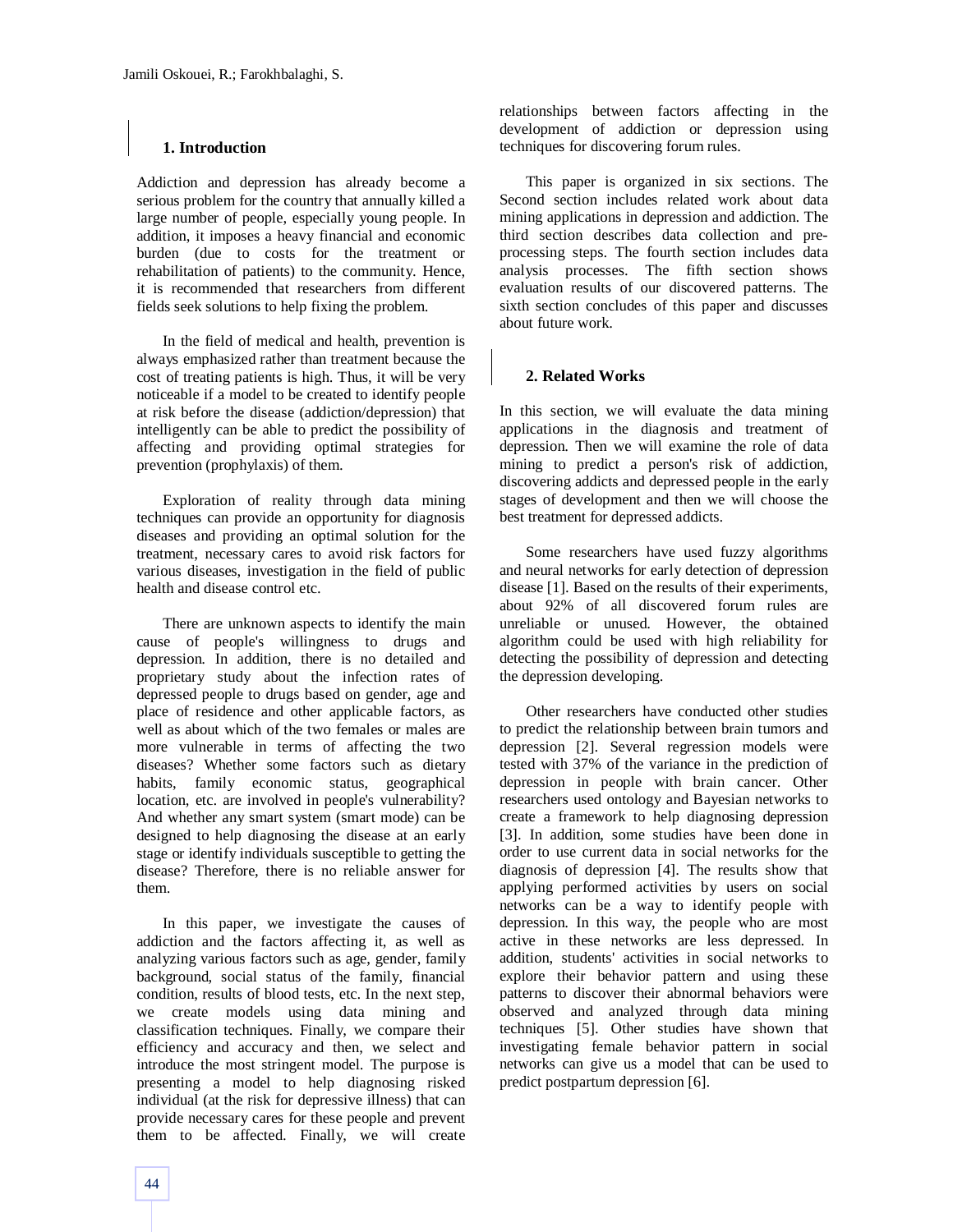Kevin Daimi et al. used data mining techniques such as classification to predict the risk of depression [7]. They selected about fifty factors (properties) for their analysis that some of these factors are mentioned in the following table.

The symptoms and effects of depression have been studied by various researchers. Biological symptoms of depression were investigated by Matthew et al. [8]. They used data analysis using regression techniques and measuring the variance to find a group of biological signals to help predicting the severity of depression. This technique was not very successful to predict neurological disorders and their severity. Tung et al. emphasized using statistical inference method called negative emotion evaluation model to explore the tendency to depression through posts on the web [9]. For this purpose, data on posts and Chinese forms in Taiwan were collected. They classified each post based on the severity of depression, negative emotions, symptoms, and negative thoughts. Koh et al. examined the relationship between lung cramps diseases and depression. Their results showed that assessment test scores directly related to depression diagnosis and have high accuracy in predicting depression in patients with lung diseases [10]. In other words, there is correlation between eight terms in diagnostic test and depression. Kumar et al. studied the psychological, mental, and physical problems arising from Internet addiction among high school students living in urban areas located in West Turkey [11]. Data were analyzed by analysis of variance and t-test. The percentage of students' addiction in using the Internet in this study had an average of  $44.51 \pm 17.90$ . Their results of studying showed a direct relationship between internet addiction and getting a variety of illnesses and physical changes (such as poor sleep, loss of appetite) and disabilities and mental illnesses (such as fatigue, anger and confusion, palpitations, loss of relationships with friends and acquaintances, malaise and the emptiness of life) when they are not connected to the internet. Jang et al. examined the relationship between parental alcoholism and Internet addiction for both males and females. 266 males and 253s female were selected for this study in the range of 11 to 12 years old [12]. More than fifty percent of these people have parents with high college degrees, and 72.4% of these patients had moderate economic situation. About 3.5% of those parents were divorced from each other. There is a direct correlation for boys between the amount of intelligence with the degree of anxiety and confusion. However, there is no correlation between intelligence and ill-treatment with family members. The intelligence and aggression in both the male and female have a positive Correlation.

Yu Chen et al. researched the side effects of drugs in pregnant women. They conducted this research using forum rules to evaluate the relationship between the laws of the drug doses, duration of use, as well as their gestational age [13]. The evaluation results of the proposed tool showed that this tool due to its interactive nature allows the user to extract useful rules. America's National Institute of Addiction Research conducted a research to evaluate the relationship between hyperactivity in children and the possibility of turning to drug addiction [14]. The results showed that there is a significant difference between males and females in dealing with physical and emotional problems. When these diseases occur in women, women mostly try to go to a psychologist or specialist while men turn to use of various medicines and drug occasionally. Charanpreet Kaur et al. examined the use of data mining to diagnose and treat addiction [15].

## **3. Data Collection & Pre-Processing**

This phase includes the following sections:

### **3.1. Collecting Patients' Data**

The required data for this research have been collected from 2011 to 2015 in rehab center and drug treatment of addicts in Zanjan Province managed by Mr. Moradi located in Bisim St. The number of folders was 2500 that some of them were related to addicts who referred just one time in recent years and did not return for checkup, or their information was incomplete. Therefore, these patients were excluded from the list of our patients. In total, 1150 patients were selected for evaluating that 932 of them were selected using the sampling method, simple selection of samples without replacement as the training set. The remaining 350 records were used as a test set to assess the proposed method and model and measuring its accuracy.

Other data such as blood group, blood cholesterol, blood sugar, etc. were collected from patients' test tabs.

### **3.2. Screening the collected data**

The following cases were performed for screening data:

- Removing all records that have missing or unrelated field.
- Removing the name of patients (for the sake of security and hiding personal information)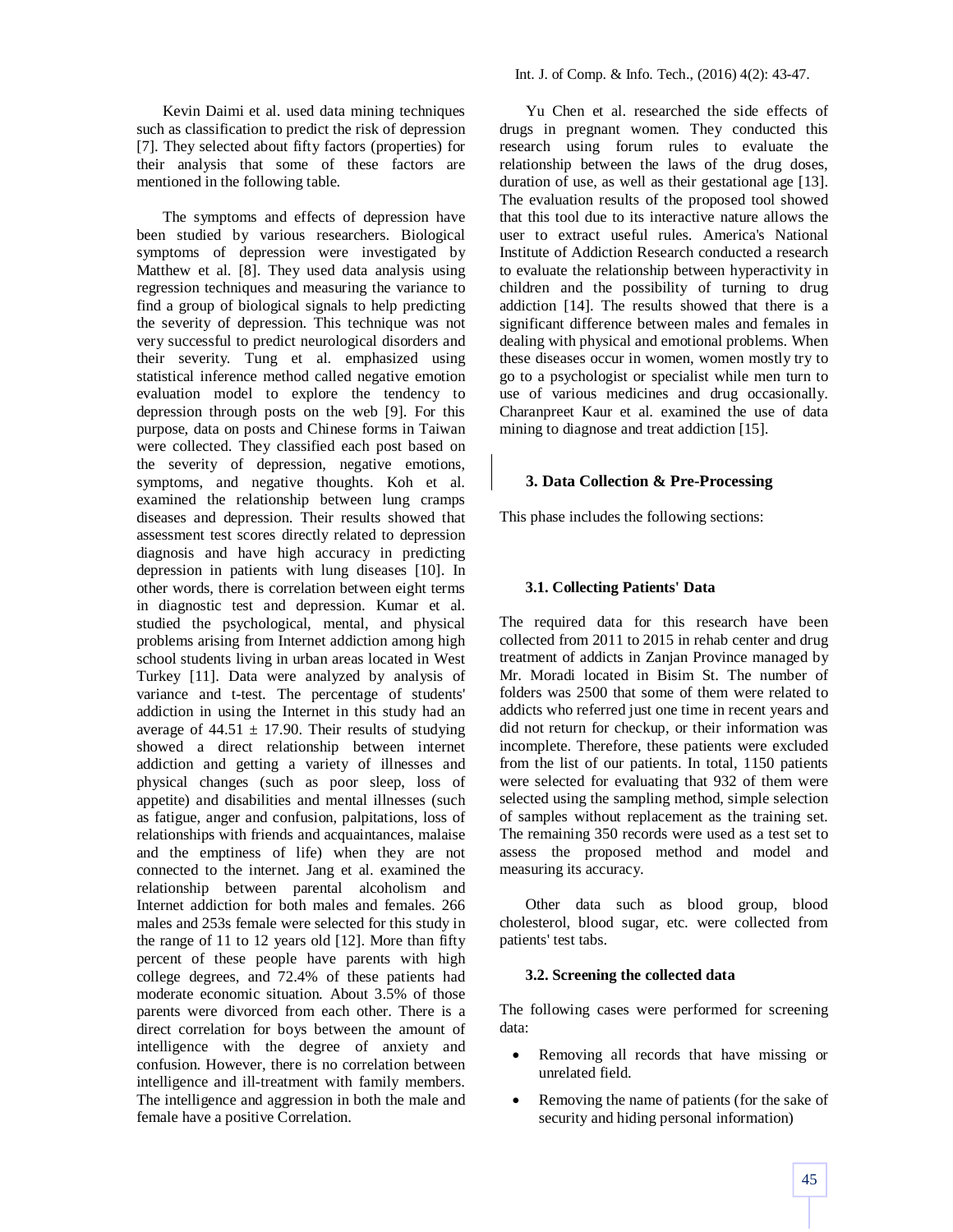- Removing virtues that have not been answered by many patients.
- Applying the normalization rules on data
- Restoration and integration of data

# **4. Data Analysis**

.

Several analyzes are performed on the obtained data. The purpose is searching the relationship between different characteristics and trying to understand the impact of all the risk factors in creating the disease. There are several ways to create a model. Here, we will use three of them (including KNN algorithms, neural network and decision tree algorithm). Finally, we will assess the efficiency and accuracy of each of them in diagnosing depression in addicts.

## **4.1. Evaluation Method**

We used the calculation of specificity, precision, sensitivity, and accuracy (AC), to evaluate the performance of the created patterns and selecting the best pattern to predict the possibility of developing a depressive illness among addicts that their equation is as follows:

$$
Ac = (\frac{N_{TP}+N_{TN}}{N_{TP}+N_{TN}+N_{FP}+N_{FN}})
$$

$$
precision = \frac{number\ of\ true\ positives}{number\ of\ true\ positives + false\ positives}
$$

Whereas:

**TP:** The number of samples that is correctly classified. (Number of healthy people whose lack of illness was not properly diagnosed).

**FP:** The number of healthy samples (individuals) who were incorrectly put in the patients' category.

**FN:** The number of patients who have been diagnosed wrongly healthy.

**TN:** The number of patients who have been correctly diagnosed their depression disease.

# **5. Experimental Results**

All patients' information is stored in an Excel file with raw data to analyze the obtained data in the second step using Rapid miner.

Pre-processing operation was performed before entering data in Rapidminer (listed in Section 3). Then, the operation of symbol or samples selection was done to create the data set of training using Simple Random Sampling (without Replacement). To do this, randomly and without replacement method for selecting samples was used. Finally, the data related to 932 patients were selected as the training set. The data related to 350 patients were selected as the test set.

Both sets of data were stored separately in an Excel file and they are entered into Rapid Miner as needed. According to these figures, the following conclusions can be deduced about the selected data:

- In the total of 1150 addicts, the information of 932 relatively complete addicts was selected as the training set.
- In total, 20 characteristics related to addicts were collected and evaluated that two characteristics are related to ID and Label. We conduct the following analyzes to discover the relationship between different characteristics.
- Evaluating the relationship between the types of drug with the type of drug of addicts' location: those who overdose drug live in the city of Zanjan. In other words, there was no overdose case around the city of Zanjan in the collected data by us. On the other hand, the highest rate of drug use was related to opium, heroin, and hashish lonely or in combination.
- Surveying the way of using the drug: the most way of using the drug among all studied addicts was fumigant way.
- Surveying the relationship between physical illness and the way of using the drug among all studied addicts: there is a relationship between different physical diseases and the way of using the drug. In addition, addicts who use drug in fumigant way are more prone to physical diseases.
- The relationship between depression and Location: the depression rate in addicts living in the city is more than addicts who are outside of the city.
- The relationship between occupation and addiction: People, who are self-employed, have the highest risk of addiction.
- The relationship between marital status and addiction: More addicts have positive marital status. It is interesting to note that about 63% of them have stated that their spouses are informed about their addiction, but they do not have any problem in their family relationships.
- The relationship between the level of education and addiction: most of the addicts are employees in public or private institutions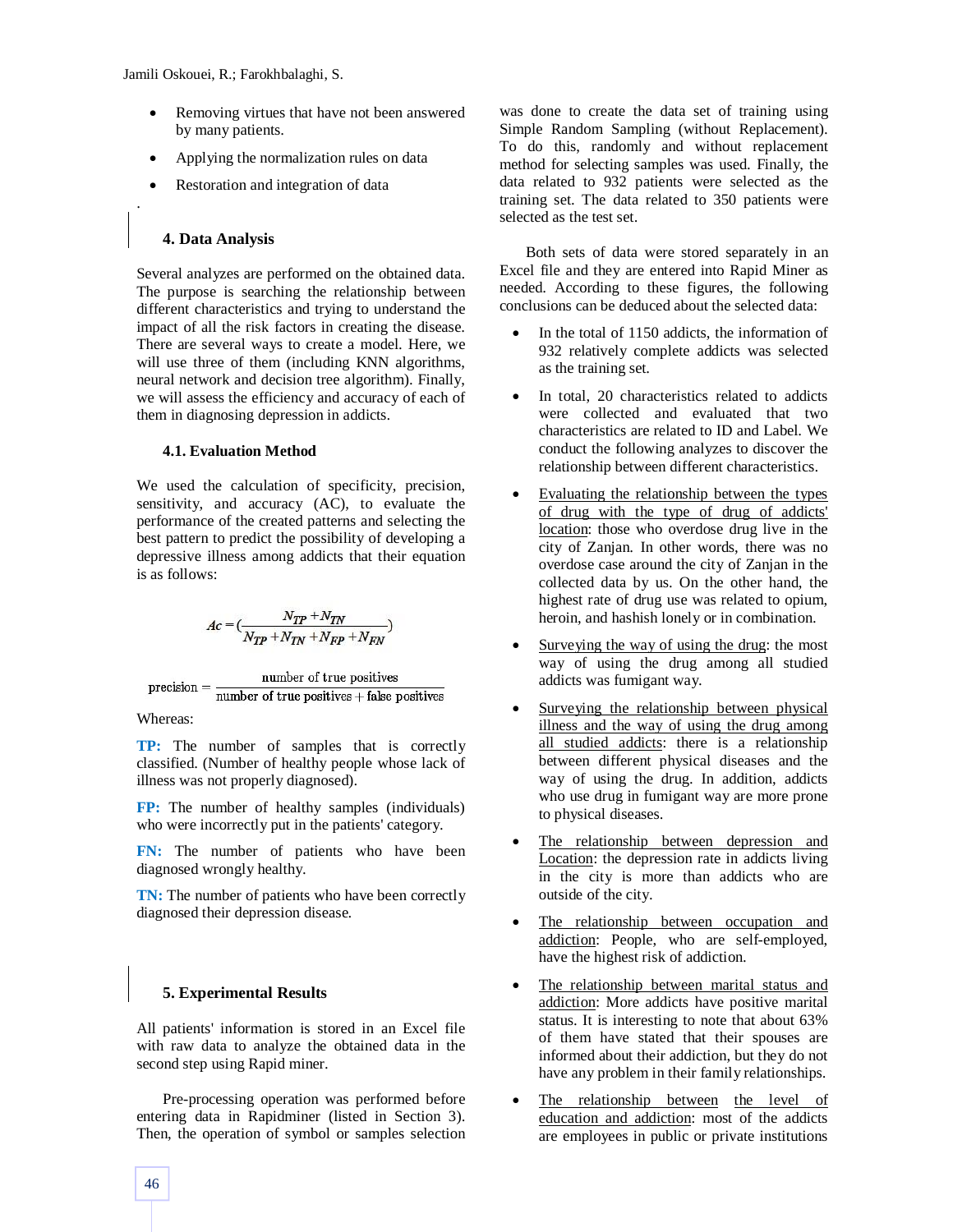with higher education degrees and they continue their addiction.

- Checking the statistics of depression among addicts: about 73 percent of addicts have a mental illness such as (psychosis, anxiety, loneliness, feeling the desire to commit suicide, stress, etc.).
- Creating forum relationships between the different characteristics to help identifying risked individuals: Rule Model and FP-Tree methods were used to create forum relationships in Rapid miner. The results showed that the prediction accuracy of the relationships between different factors affecting depression in addicts is equal to 787 from 927, i.e. 85%.

#### **6. Conclusion**

In this paper, the data of 1150 addict patients were collected from a drug rehabilitation center. Then, we initially evaluated existing factors in those addictions. Factors such as education level, occupation, physical and mental diseases, etc. were investigated and their relationships were explored as possible. In the next step, we created a pattern to identify depressed people among addicts using three methods of data mining include decision tree C5.0, Neural Networks, and KNN. Then, the identification accuracy of depressed people was separately checked by any of these methods. Finally, it was observed that neural networks have a greater accuracy (93.2%) compared to two other methods to identify depressed or risked individuals.

#### **7. References**

- [1] Subhagata Chattopadhyay, (2014) "A neuro-fuzzy approach for the diagnosis of depression", Applied Computing and Informatics Journal.
- [2] Wellisch, D. K., Kaleita, T. A., Freeman, D., Cloughesy, T., & Goldman, J. (2002). Predicting major depression in brain tumor patients. Psycho‐Oncology, 11(3), 230-238.
- [3] Yue-Shan ChangĭġWan-Chun HungĭġTong-Ying Juang, (2013), "Depression Diagnosis based on On-tologies an Bayesian Networks", IEEE Interna-tional Conference on Systems, Man, and Cybernetics.
- [4] Munmun De Choudhury, Michael Gamon, Scott Counts,Eric Horvitz, (2013) "Predicting Depression via Social Media" , Association for the Advancement of Artificial Intelligence (www.aaai.org).
- [5] Park, M.; Cha, C.; & Cha, M. (2012), "Depressive Moods of Users Captured in Twitter". In Proc. ACM SIGKDD Workshop on Healthcare Informatics (HI-KDD).
- [6] De Choudhury, M.; Counts, S.; & Horvitz, E. (2013), "Predicting Postpartum Changes in Behavior and Mood via Social Media". In Proc. CHI.
- [7] Kevin Daimi, Shadi Banitaan, (2014), "Using Data Mining to Predict Possible Future Depression Cases", International Journal of Public Health Sci-ence (IJPHS), Vol.3, No.4, pp. 231 - 240.
- [8] Mathew, RJ. Largen, J., Claghorn, JL., (1979) "Biological Symptoms of Depression", Psychosomatic Medicine, Vo. 41, No.6, pp. 439-443.
- [9] Tung, C., Lu, W., (2012), "Predict Depression Tendency of Web Posts using Negative Emotion Evaluation Model", ACM SIGKDD Workshop on Health Informatics (HI-KDD 2012), Beijing, China.
- [10] Koh, H., Tan, G., (2005), "Data Mining Applications in Healthcare," Journal of Healthcare Information Management, Vol. 19, No. 2, pp. 64-72.
- [11] Kamer Gür, Seher Yurt, Serap Bulduk and Sinem Atagöz, (2014), "Internet addiction and physical and psychosocial behavior problems among rural secondary school students", Nursing and Health Sciences, 2014Wiley Publishing Asia Pty Ltd, pp. 1-8.
- [12] Mi Heui Jang and Eun Sun Ji, (2012), "Gender differences in associations between parental problem drinking and early adolescents' Internet addiction", Journal for Specialists in Pediatric Nursing, Vol. 17, pp.288–300.
- [13] Yu Chen, Lars Henning Pedersen, Wesley W. Chu1 Jorn Olsen, (2007), "Drug Exposure Side Effects from Mining Pregnancy Data", ACM SIGKDD Explorations Newsletter - Special issue on data mining for health informatics, Volume 9, Issue 1, pp. 22 – 29.
- [14] National Institute of Drug Abuse, (2008), "Comorbidity: Addiction and Other Mental illness", Research Report Series, pp. 1-12.
- [15] Charanpreet Kaur & Shweta Bhardwaj, (2014), "DRUG Discovery Using Data Mining", International Journal of Information and Computation Technology. Vol. 4, No. 4, pp. 335-342.